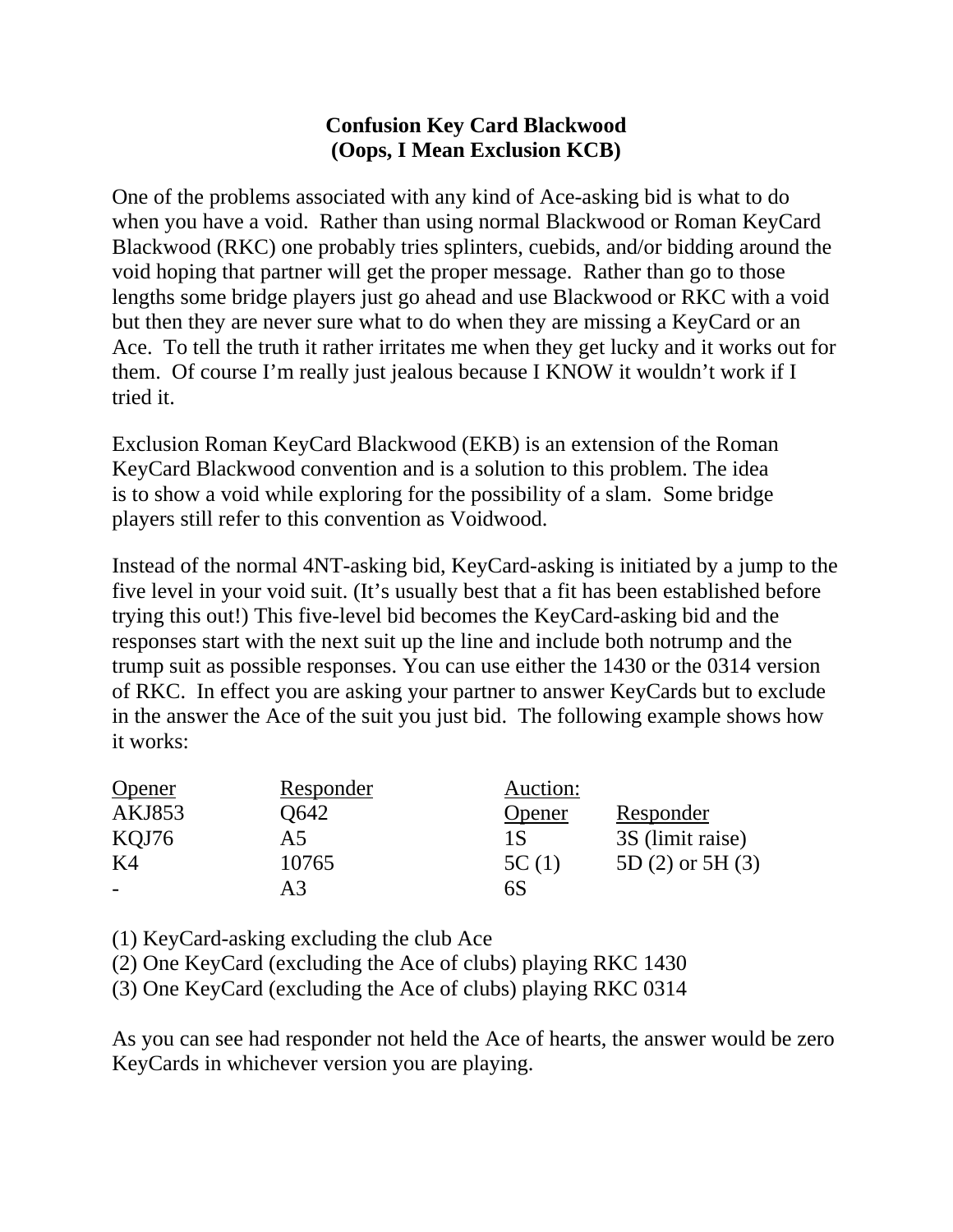Whenever you start to play a new convention or treatment you and your partner are likely to have a couple of disasters before you get the kinks out. The following two hands are such an indication. They occurred in a recent club game and the perpetrators were the subject of good-natured teasing at the pizza parlor later.

| Hand 1: | North               |      | Dealer: South                       |                                     |       |      |  |
|---------|---------------------|------|-------------------------------------|-------------------------------------|-------|------|--|
|         | KQ852<br>A872<br>92 |      | Vul: None<br>Auction:               |                                     |       |      |  |
|         |                     |      |                                     |                                     |       |      |  |
|         | 106                 |      | South                               | West                                | North | East |  |
| West    |                     | East | 1H                                  | 2C                                  | 3C(1) | Pass |  |
| 7       |                     | J109 | 3D                                  | Pass                                | 3S    | Pass |  |
| J10     |                     | 63   | 6H(2)                               |                                     |       |      |  |
| J75     |                     | Q864 |                                     | (1) Limit raise or better in hearts |       |      |  |
| AKQJ873 |                     | 9542 | (2) Sort of a stab in the twilight. |                                     |       |      |  |
|         | South               |      |                                     |                                     |       |      |  |
|         | A643                |      |                                     |                                     |       |      |  |
|         | KQ954               |      |                                     |                                     |       |      |  |
|         | AK103               |      |                                     |                                     |       |      |  |
|         |                     |      |                                     |                                     |       |      |  |

As you can see the North-South hands are pretty icy for either 7H or 7S. So in the ensuing conversation the North-South pair discussed whether or not they were playing EKB. They agreed that they were. With that agreement now firmly in place this was their very next hand in the next round.

| Hand 2:      | North<br>QJ954<br><b>KQ97</b><br>AK72 |      | Dealer: East                              |              |      |       |  |
|--------------|---------------------------------------|------|-------------------------------------------|--------------|------|-------|--|
|              |                                       |      | Vul: North-South                          |              |      |       |  |
|              |                                       |      |                                           |              |      |       |  |
|              |                                       |      | Auction:                                  |              |      |       |  |
|              |                                       |      | East                                      | South        | West | North |  |
| West         |                                       | East | Pass                                      | INT(1)       | Pass | 2C    |  |
| 3            |                                       | 862  | Pass                                      | 2S           | Pass | 5C(2) |  |
| 8432         |                                       | 1065 | Pass                                      | Pass!! $(3)$ | Pass |       |  |
| QJ83         |                                       | 1064 |                                           |              |      |       |  |
| <b>KQ103</b> |                                       | AJ62 | $(1)$ Weak 12-14                          |              |      |       |  |
|              | South                                 |      | (2) EKB as agreed upon on previous board! |              |      |       |  |
|              | AK107                                 |      | $(3)$ Out to lunch???                     |              |      |       |  |
|              | AJ                                    |      |                                           |              |      |       |  |
|              | 95                                    |      |                                           |              |      |       |  |
|              | 98754                                 |      |                                           |              |      |       |  |